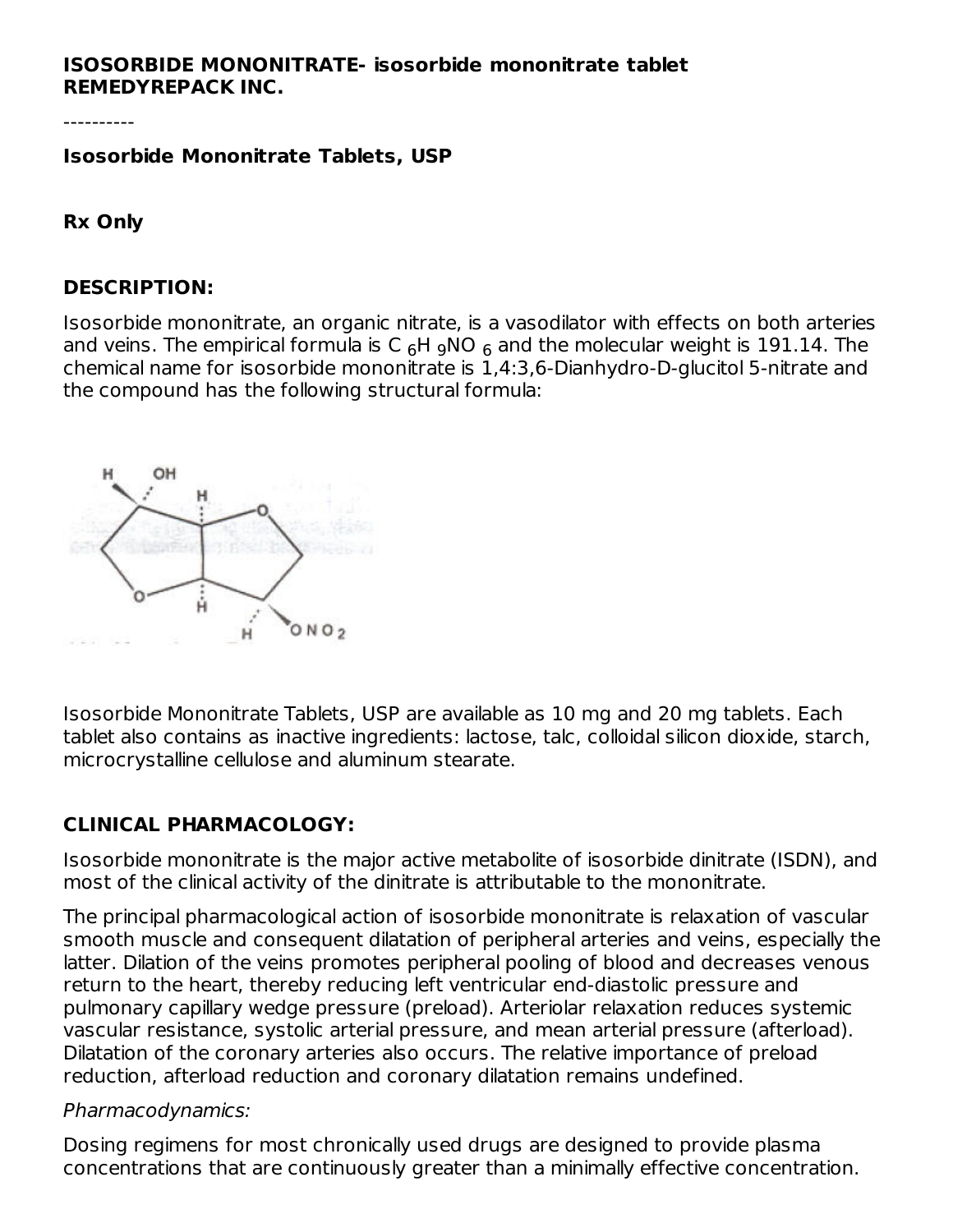This strategy is inappropriate for organic nitrates. Several well-controlled clinical trials have used exercise testing to assess the antianginal efficacy of continuously-delivered nitrates. In the large majority of these trials, active agents were indistinguishable from placebo after 24 hours (or less) of continuous therapy. Attempts to overcome tolerance by dose escalation, even to doses far in excess of those used acutely, have consistently failed. Only after nitrates have been absent from the body for several hours has their antianginal efficacy been restored.

The drug-free interval sufficient to avoid tolerance to isosorbide mononitrate has not been completely defined. In the only regimen of twice-daily isosorbide mononitrate that has been shown to avoid development of tolerance, the two doses of Isosorbide Mononitrate Tablets are given 7 hours apart, so there is a gap of 17 hours between the second dose of each day and the first dose of the next day. Taking account of the relatively long half-life of isosorbide mononitrate this result is consistent with those obtained for other organic nitrates.

The asymmetric twice-daily regimen of Isosorbide Mononitrate Tablets successfully avoided significant rebound/withdrawal effects. The incidence and magnitude of such phenomena have appeared, in studies of other nitrates, to be highly dependent upon the schedule of nitrate administration.

#### Pharmacokinetics:

Isosorbide mononitrate is rapidly and completely absorbed from the gastrointestinal tract. In humans, isosorbide mononitrate is not subject to first pass metabolism in the liver. The absolute bioavailability of isosorbide mononitrate from Isosorbide Mononitrate Tablets is nearly 100%. Peak plasma concentrations usually occur in about 30-60 minutes. Isosorbide mononitrate exhibits dose proportionality over the recommended dose range. Food does not significantly affect the absorption or bioavailability of Isosorbide Mononitrate Tablets. Metoprolol coadministration did not change the pharmacokinetics of isosorbide mononitrate. The volume of distribution is approximately 0.6 L/kg. Plasma protein binding of isosorbide mononitrate was found to be less than 5%.

When radiolabelled isosorbide mononitrate was administered to humans in order to elucidate the metabolic fate, about half of the dose was found denitrated and renally excreted as isosorbide and sorbitol. One quarter of the dose was accounted for as conjugates of the parent drug in the urine. None of these metabolites is vasoactive. Only 2% of the dose was excreted as unchanged drug.

The overall elimination half-life of isosorbide mononitrate is about 5 hours. The rate of clearance is the same in healthy young adults, in patients with various degrees of renal, hepatic or cardiac dysfunction and in the elderly. When radiolabelled isosorbide mononitrate was administered to humans, 93% of the dose was excreted within 48 hours into the urine. Renal excretion was virtually complete after 5 days; fecal excretion amounted to only 1% of the dose.

Isosorbide mononitrate has no known effect on renal and hepatic function. In patients with varying degrees of renal failure, dosage adjustment does not appear necessary. In patients with liver cirrhosis, the pharmacokinetic parameters after a single dose of isosorbide mononitrate were similar to the values found in healthy volunteers.

Isosorbide mononitrate is significantly removed from the blood during hemodialysis; however, an additional dose to compensate for drug lost is not necessary. In patients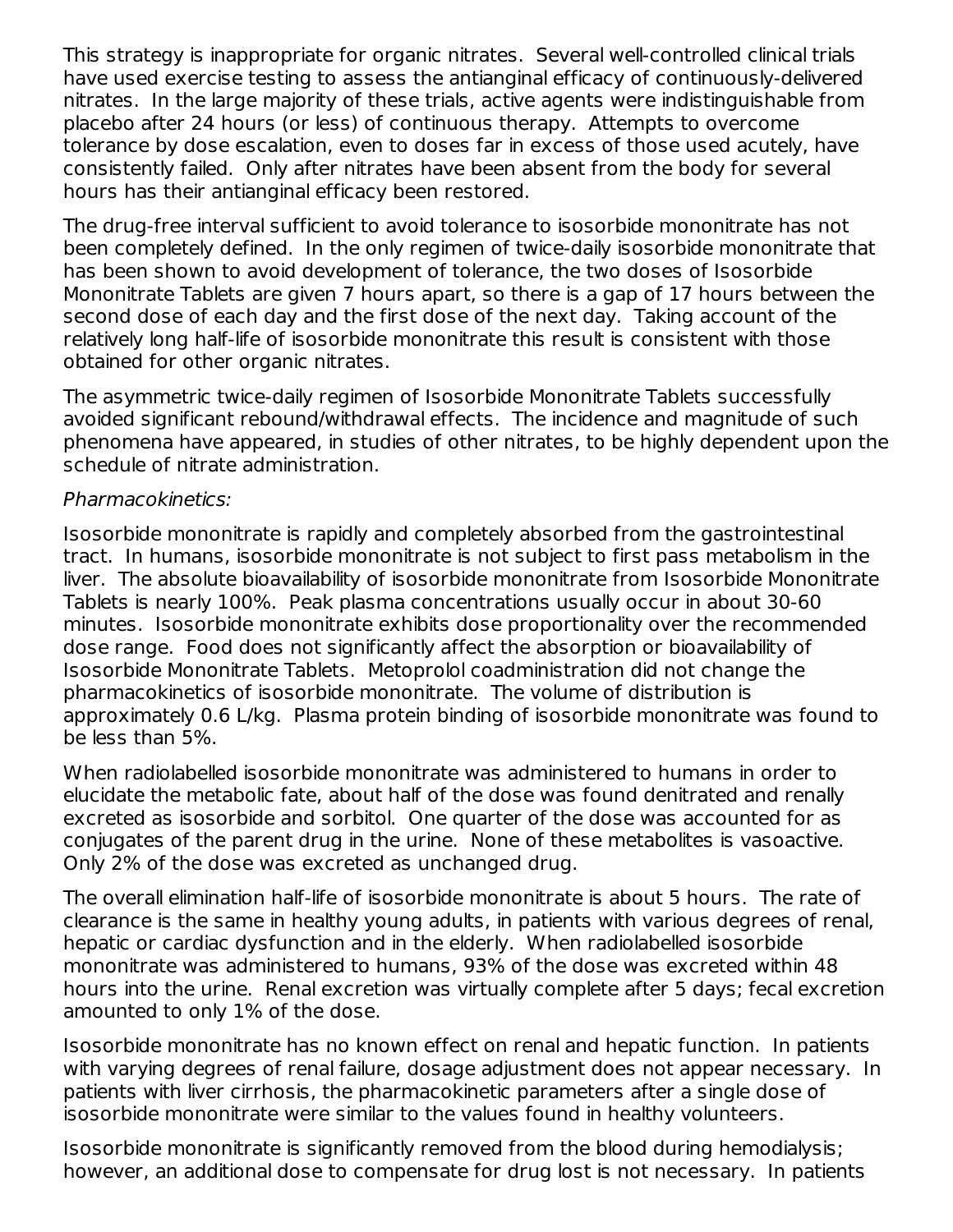undergoing continuous ambulatory peritoneal dialysis, blood levels are similar to patients not on dialysis.

Clinical Trials:

The acute and chronic antianginal efficacy of isosorbide mononitrate has been confirmed in clinical trials. The clinical efficacy of isosorbide mononitrate was studied in 21 stable angina pectoris patients. After single dose administration of Isosorbide Mononitrate Tablets, 20 mg, the exercise capacity was increased by 42.7% after one hour, 29.6% after 6 hours, and by 25% after eight hours when compared to placebo. Controlled trials of single doses of Isosorbide Mononitrate Tablets have demonstrated that antianginal activity is present about 1 hour after dosing, with peak effect seen from 1-4 hours after dosing.

In one multicenter placebo-controlled trial, isosorbide mononitrate was found to be safe and effective during acute and chronic (3 weeks) treatment of angina pectoris. Two hundred fourteen (214) patients were enrolled in the trial; 54 patients were randomized to receive placebo and

106 patients were randomized to receive 10 or 20 mg of Isosorbide Mononitrate Tablets twice daily seven hours apart. The largest effect of isosorbide mononitrate, compared to placebo, was on day one - dose one. Although 14 hours after the first dose of day 14, the increase in exercise tolerance due to isosorbide mononitrate was statistically significant, the increase was about half of that seen 2 hours after the first dose of day one. On day 21, two hours after the first dose the effect of isosorbide mononitrate was 60 to 70% of that seen on day one.

# **INDICATIONS AND USAGE:**

Isosorbide Mononitrate Tablets are indicated for the prevention and treatment of angina pectoris due to coronary artery disease. The onset of action of oral isosorbide mononitrate is not sufficiently rapid for this product to be useful in aborting an acute anginal episode.

# **CONTRAINDICATIONS:**

Isosorbide mononitrate is contraindicated in patients who are allergic to it.

Do not use isosorbide mononitrate in patients who are taking certain drugs for erectile dysfunction (phosphodiesterase inhibitors), such as sildenafil, tadalafil, or vardenafil. Concomitant use can cause severe hypotension, syncope, or myocardial ischemia.

Do not use isosorbide mononitrate in patients who are taking the soluble guanylate cyclase stimulator riociguat. Concomitant use can cause hypotension.

# **WARNINGS:**

**Amplification of the vasodilatory effects of isosorbide mononitrate by sildenafil can result in severe hypotension. The time course and dose dependence of this interaction have not been studied. Appropriate supportive care has not been studied, but it seems reasonable to treat this as a nitrate overdose, with elevation of the extremities and with central**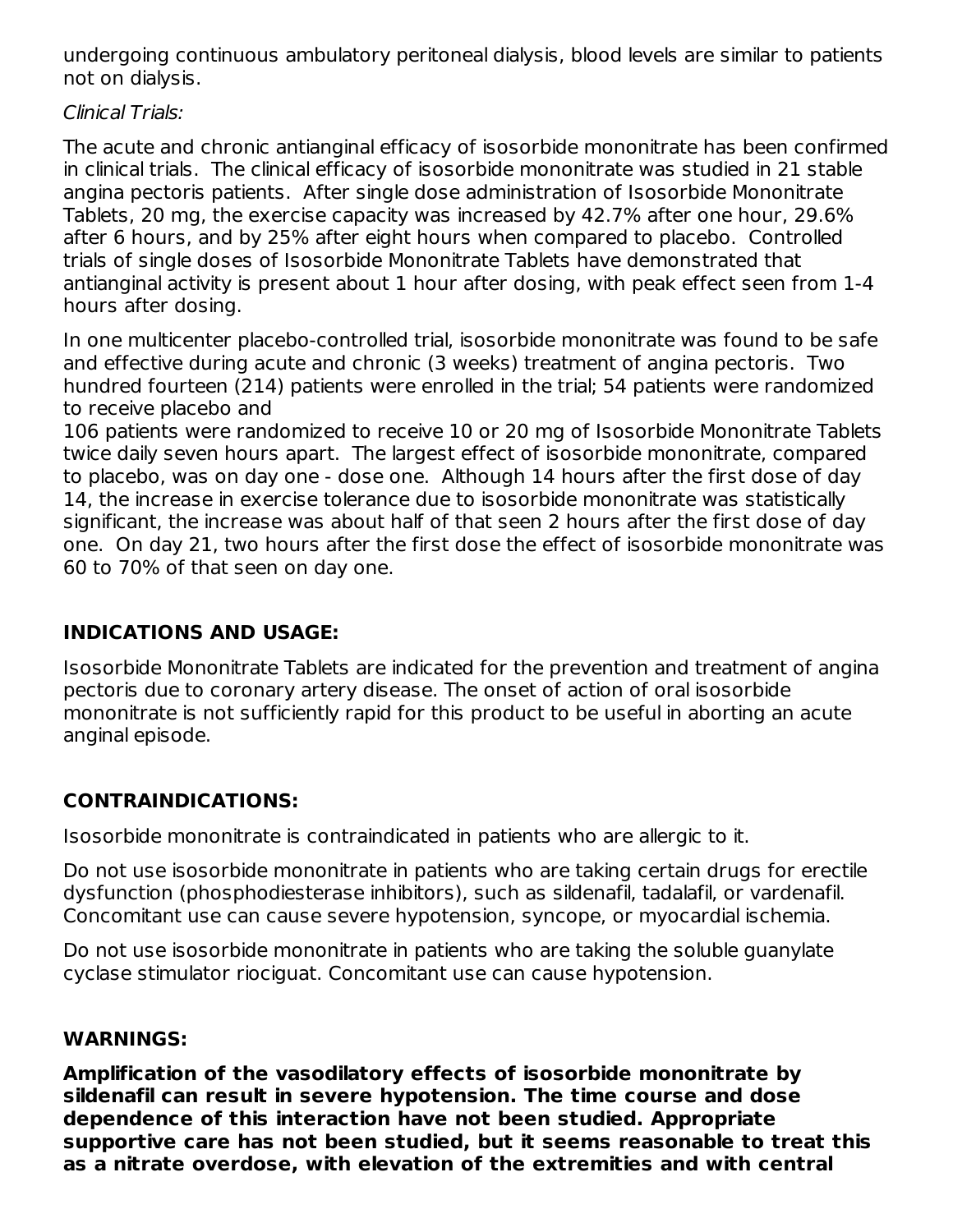### **volume expansion.**

The benefits of isosorbide mononitrate in patients with acute myocardial infarction or congestive heart failure have not been established. Because the effects of isosorbide mononitrate are difficult to terminate rapidly, this drug is not recommended in these settings.

If isosorbide mononitrate is used in these conditions, careful clinical or hemodynamic monitoring must be used to avoid the hazards of hypotension and tachycardia.

### **PRECAUTIONS:**

#### General:

Severe hypotension, particularly with upright posture, may occur with even small doses of isosorbide mononitrate. This drug should therefore be used with caution in patients who may be volume depleted or who, for whatever reason, are already hypotensive. Hypotension induced by isosorbide mononitrate may be accompanied by paradoxical bradycardia and increased angina pectoris.

Nitrate therapy may aggravate the angina caused by hypertrophic cardiomyopathy. In industrial workers who have had long-term exposure to unknown (presumably high) doses of organic nitrates, tolerance clearly occurs. Chest pain, acute myocardial infarction, and even sudden death have occurred during temporary withdrawal of nitrates from these workers, demonstrating the existence of true physical dependence. The importance of these observations to the routine, clinical use of oral isosorbide mononitrate is not known.

### Information for Patients:

Patients should be told that the antianginal efficacy of Isosorbide Mononitrate Tablets can be maintained by carefully following the prescribed schedule of dosing (two doses taken seven hours apart). For most patients, this can be accomplished by taking the first dose on awakening and the second dose 7 hours later.

As with other nitrates, daily headaches sometimes accompany treatment with isosorbide mononitrate. In patients who get these headaches, the headaches are a marker of the activity of the drug. Patients should resist the temptation to avoid headaches by altering the schedule of their treatment with isosorbide mononitrate, since loss of headache may be associated with simultaneous loss of antianginal efficacy. Aspirin and/or acetaminophen, on the other hand, often successfully relieve isosorbide mononitrateinduced headaches with no deleterious effect on isosorbide mononitrate's antianginal efficacy.

Treatment with isosorbide mononitrate may be associated with light-headedness on standing, especially just after rising from a recumbent or seated position. This effect may be more frequent in patients who have also consumed alcohol.

### Drug Interactions:

Concomitant use of isosorbide mononitrate with phosphodiesterase inhibitors in any form is contraindicated (see CONTRAINDICATIONS).

Concomitant use of isosorbide mononitrate with riociguat, a soluble guanylate cyclase stimulator, is contraindicated (see CONTRAINDICATIONS).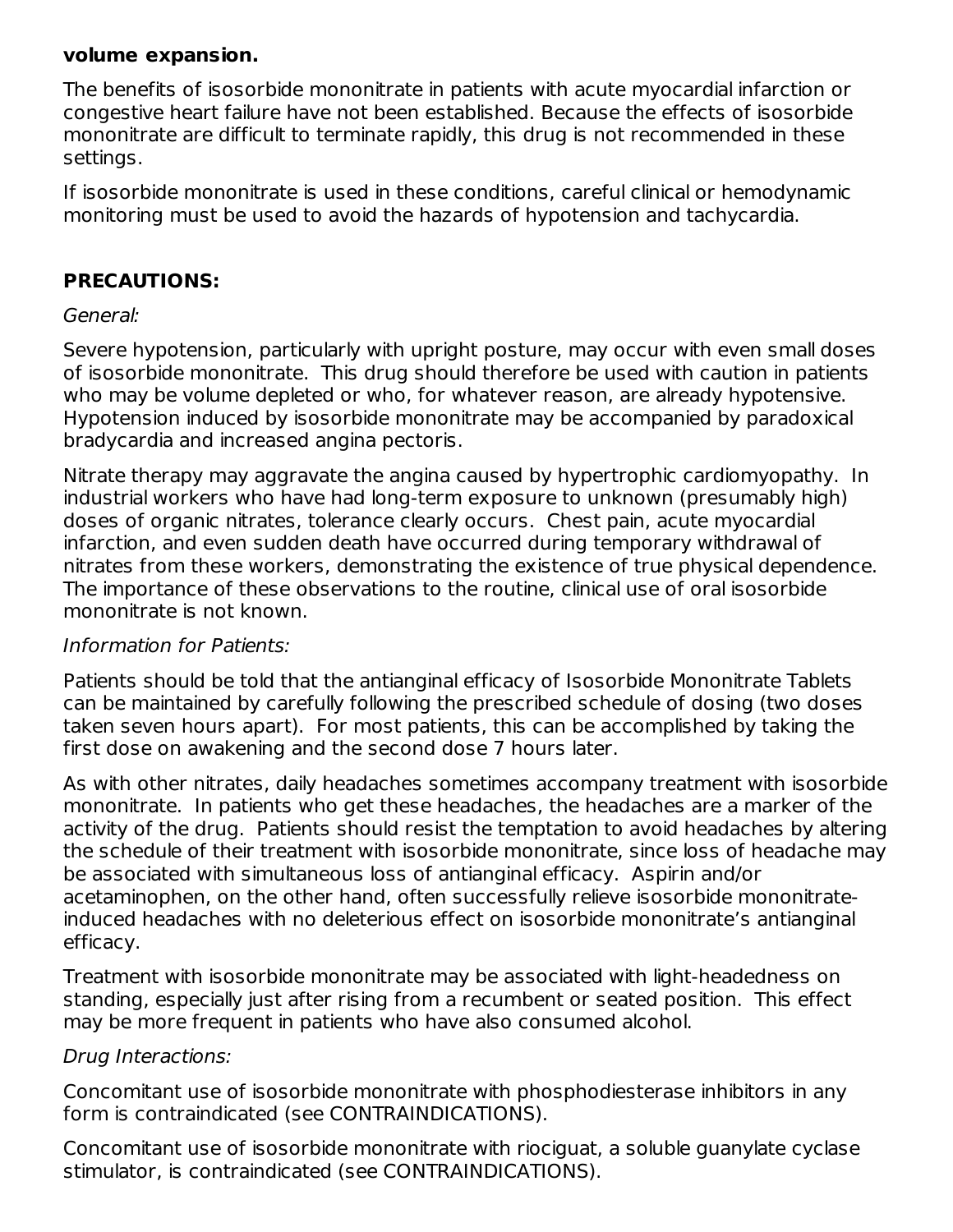The vasodilating effects of isosorbide mononitrate may be additive with those of other vasodilators. Alcohol, in particular, has been found to exhibit additive effects of this variety.

Marked symptomatic orthostatic hypotension has been reported when calcium channel blockers and organic nitrates were used in combination. Dose adjustments of either class of agents may be necessary.

# Carcinogenesis, Mutagenesis, Impairment of Fertility:

No evidence of carcinogenicity was observed in rats exposed to isosorbide mononitrate in their diets at doses of up to 900 mg/kg/day for the first six months and 500 mg/kg/day for the remaining duration of a study in which males were dosed for up to 121 weeks and females were dosed for up to 137 weeks. No evidence of mutagenicity was seen in vitro in the Salmonella test (Ames test), in human peripheral lymphocytes, in Chinese hamster cells (V79) or, in vivo in the rat micronucleus test. In a study on the fertility and breeding capacity of two generations of rats, isosorbide mononitrate had no adverse effects on fertility or general reproductive performance with oral doses up to 120 mg/kg/day. A dose of 360 mg/kg/day was associated with increased mortality in treated males and females and a reduced fertility index. (See table at end of Pregnancy section for animal-to-human dosage comparisons.)

## Pregnancy:

## Teratogenic Effects:

Pregnancy Category B: Reproduction studies performed in rats and rabbits at doses of up to 540 and 810 mg/kg/day, respectively, have revealed no evidence of harm to the fetus due to isosorbide mononitrate. There are, however, no adequate and wellcontrolled studies in pregnant women. Because animal reproduction studies are not always predictive of human response, isosorbide mononitrate should be used during pregnancy only if clearly needed.

### Nonteratogenic Effects:

Birth weights, neonatal survival and development, and incidence of stillbirths were adversely affected when pregnant rats were administered oral doses of 540 (but not 270) mg isosorbide mononitrate/kg/day during late gestation and lactation. This dose was associated with decreased maternal body weight gain and decreased maternal motor activity.

|                              | Multiple of MRHD* |             |                     |  |  |  |
|------------------------------|-------------------|-------------|---------------------|--|--|--|
| Species Daily Dose Based on: |                   |             |                     |  |  |  |
|                              | (mg/kg)           | Body Weight | <b>Body Surface</b> |  |  |  |
| Rabbit                       | 810               | 1013        | 375                 |  |  |  |
|                              | 900               | 1125        | 195                 |  |  |  |
|                              | 540               | 675         | 117                 |  |  |  |
| Rat                          | 500               | 625         | 108                 |  |  |  |
|                              | 360               | 450         | 78                  |  |  |  |
|                              | 270               | 338         | 59                  |  |  |  |

Calculations assume a human weight of 50 kg and human body surface area of 1.46 m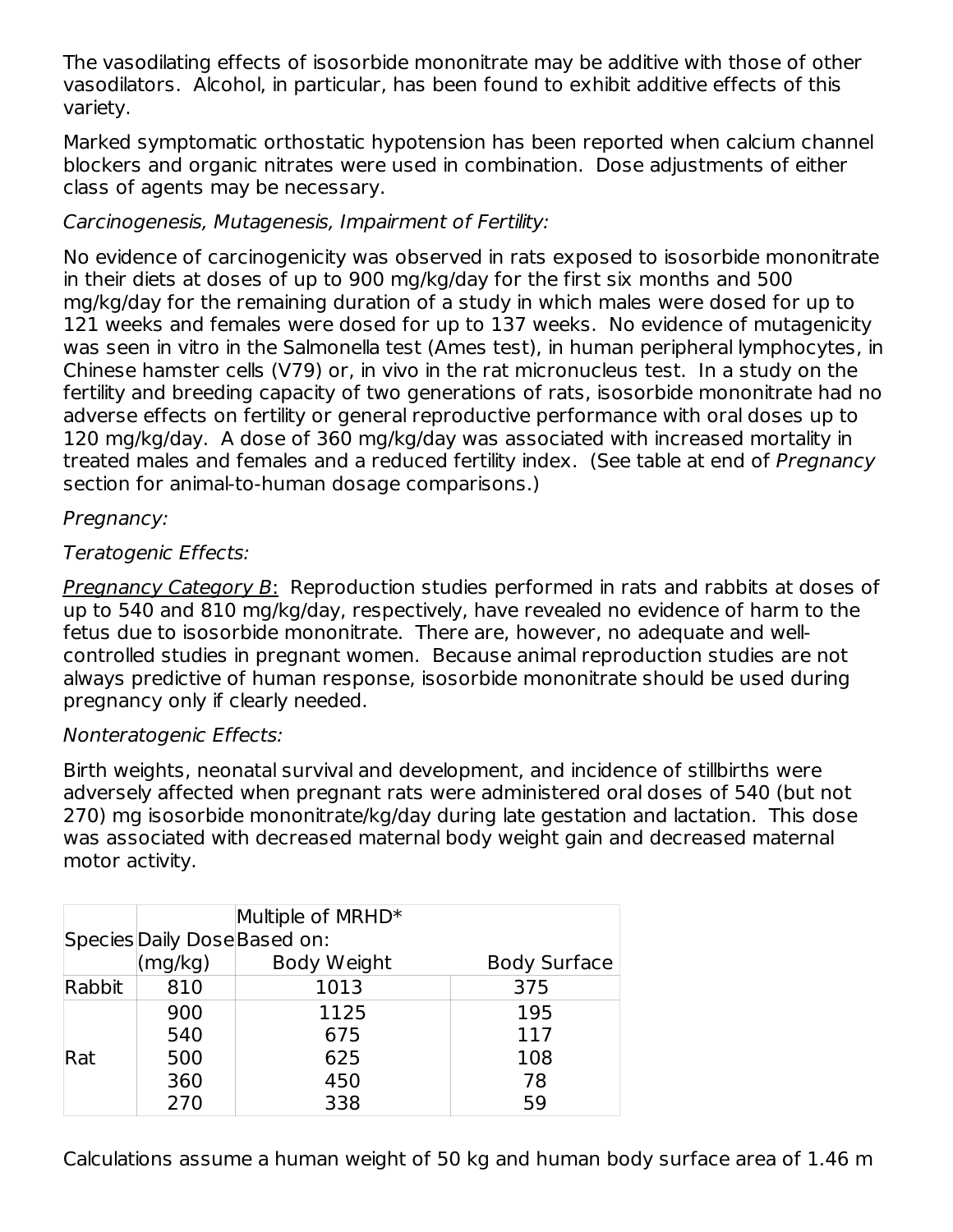<sup>2</sup>, a rabbit weight of 2 kg and rabbit body surface area of 0.163 m <sup>2</sup>, and a rat weight of 150 g and rat body surface area of 0.025 m  $2.$  \*Maximum recommended human dose (MRHD) is 20 mg bid.

## Nursing Mothers:

It is not known whether isosorbide mononitrate is excreted in human milk. Because many drugs are excreted in human milk, caution should be exercised when isosorbide mononitrate is administered to a nursing woman.

### Pediatric Use:

Safety and effectiveness of isosorbide mononitrate in pediatric patients have not been established.

## Geriatric Use:

Clinical studies of isosorbide mononitrate did not include sufficient numbers of subjects aged 65 and over to determine whether they respond differently from younger subjects. Other reported clinical experience has not identified differences in responses between the elderly and younger patients. In general, dose selection for an elderly patient should be cautious, usually starting at the low end of the dosing range, reflecting the greater frequency of decreased hepatic, renal, or cardiac function, and of concomitant disease or other drug therapy.

# **ADVERSE REACTIONS:**

Headache is the most frequent side effect and was the cause of 2% of all dropouts from controlled-clinical trials. Headache decreased in incidence after the first few days of therapy.

The following table shows the frequency of adverse reactions observed in 1% or more of subjects in 6 placebo-controlled trials, conducted in the United States and abroad. The same table shows the frequency of withdrawal for these adverse reactions. In many cases the adverse reactions were of uncertain relation to drug treatment.

|                          | 6 Placebo-Controlled<br>Studies |                 |                  |                 |
|--------------------------|---------------------------------|-----------------|------------------|-----------------|
| Dose                     | Placebo                         | 5 <sub>mg</sub> | 10 <sub>mg</sub> | $20 \text{ mg}$ |
| Patients                 | 160                             | 54              | 52               | 159             |
| Headache                 |                                 | 17%             | 13%              |                 |
|                          | $6\%$ (0%)                      | $(0\%)$         | $(0\%)$          | 35% (5%)        |
| Fatigue                  | 2% (0%)                         | $0\%$ (0%)      | 4% (0%)          | 1% (0%)         |
| <b>Upper Respiratory</b> |                                 |                 |                  |                 |
| Infection                | $<$ 1% (0%)                     | $0\%$ (0%)      | 4% (0%)          | 1% (0%)         |
| Pain                     |                                 |                 |                  | $< 1\%$         |
|                          | $<$ 1% (0%)                     | 4% (0%)         | $0\%$ (0%)       | $(0\%)$         |
| <b>Dizziness</b>         | 1% (0%)                         | $0\%$ (0%)      | $0\%$ (0%)       | 4% (0%)         |
| <b>Nausea</b>            | $<$ 1% (0%)                     | $0\%$ (0%)      | $0\%$ (0%)       | 3% (2%)         |

# **Frequency of Adverse Reactions (Discontinuations)\***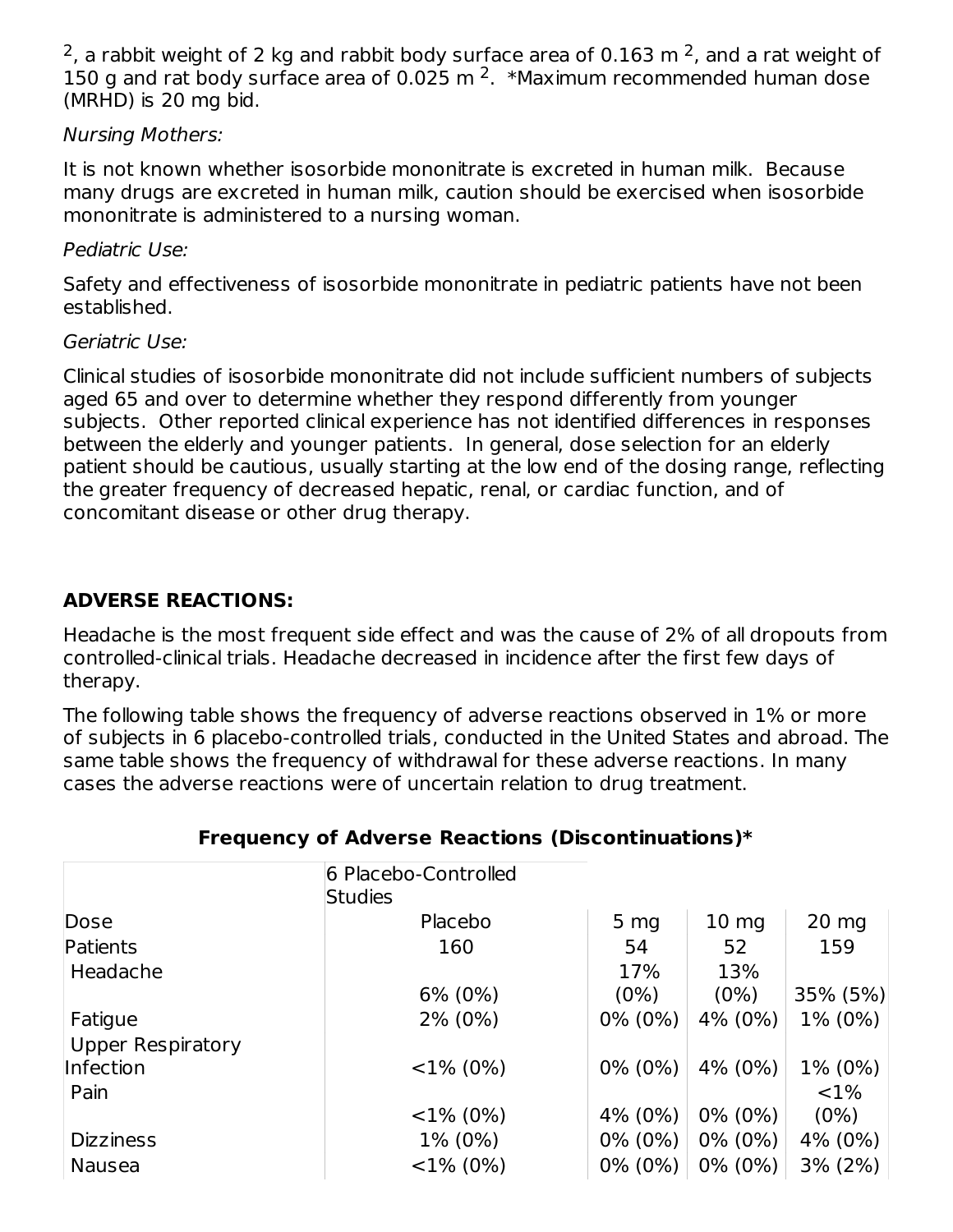| Increased Cough           |             |            |            | ${<}1\%$   |
|---------------------------|-------------|------------|------------|------------|
|                           | $<$ 1% (0%) | $0\%$ (0%) | $2\%$ (0%) | (0%)       |
| Rash                      |             |            |            | $< 1\%$    |
|                           | $0\%$ (0%)  | $2\%$ (2%) | $0\%$ (0%) | $(0\%)$    |
| Abdominal Pain            | $<$ 1% (0%) | $0\%$ (0%) | $2\%$ (0%) | $0\%$ (0%) |
| <b>Allergic Reaction</b>  | $0\%$ (0%)  | $0\%$ (0%) | $2\%$ (0%) | $0\%$ (0%) |
| Cardiovascular Disorder   | $0\%$ (0%)  | $2\%$ (0%) | $0\%$ (0%) | $0\%$ (0%) |
| <b>Chest Pain</b>         |             |            |            | ${<}1\%$   |
|                           | $<$ 1% (0%) | $0\%$ (0%) | $2\%$ (0%) | $(0\%)$    |
| Diarrhea                  | $0\%$ (0%)  | $0\%$ (0%) | $2\%$ (0%) | $0\%$ (0%) |
| <b>Flushing</b>           | $0\%$ (0%)  | $0\%$ (0%) | $2\%$ (0%) | $0\%$ (0%) |
| <b>Emotional Lability</b> | $0\%$ (0%)  | $2\%$ (0%) | $0\%$ (0%) | $0\%$ (0%) |
| Pruritus                  | 1% (0%)     | 2% (2%)    | $0\%$ (0%) | $0\%$ (0%) |

Other adverse reactions, each reported by fewer than 1% of exposed patients, and in many cases of uncertain relation to drug treatment, were:

| Cardiovascular:   | acute myocardial infarction, apoplexy, arrhythmias, bradycardia,<br>edema, hypertension, hypotension, pallor, palpitations,<br>tachycardia. |
|-------------------|---------------------------------------------------------------------------------------------------------------------------------------------|
| Dermatologic:     | sweating.                                                                                                                                   |
| Gastrointestinal: | anorexia, dry mouth, dyspepsia, thirst, vomiting, decreased<br>weight.                                                                      |
| Genitourinary:    | prostatic disorder.                                                                                                                         |
| Miscellaneous:    | amblyopia, back pain, bitter taste, muscle cramps, neck pain,<br>paresthesia, susurrus aurium.                                              |
| Neurologic:       | anxiety, impaired concentration, depression, insomnia,<br>nervousness, nightmares, restlessness, tremor, vertigo.                           |
| Respiratory:      | asthma, dyspnea, sinusitis.                                                                                                                 |

Extremely rarely, ordinary doses of organic nitrates have caused methemoglobinemia in normal-seeming patients; for further discussion of its diagnosis and treatment see under **Overdosage**.

### **OVERDOSAGE:**

#### Hemodynamic Effects:

The ill effects of isosorbide mononitrate overdose are generally the results of isosorbide mononitrate's capacity to induce vasodilatation, venous pooling, reduced cardiac output,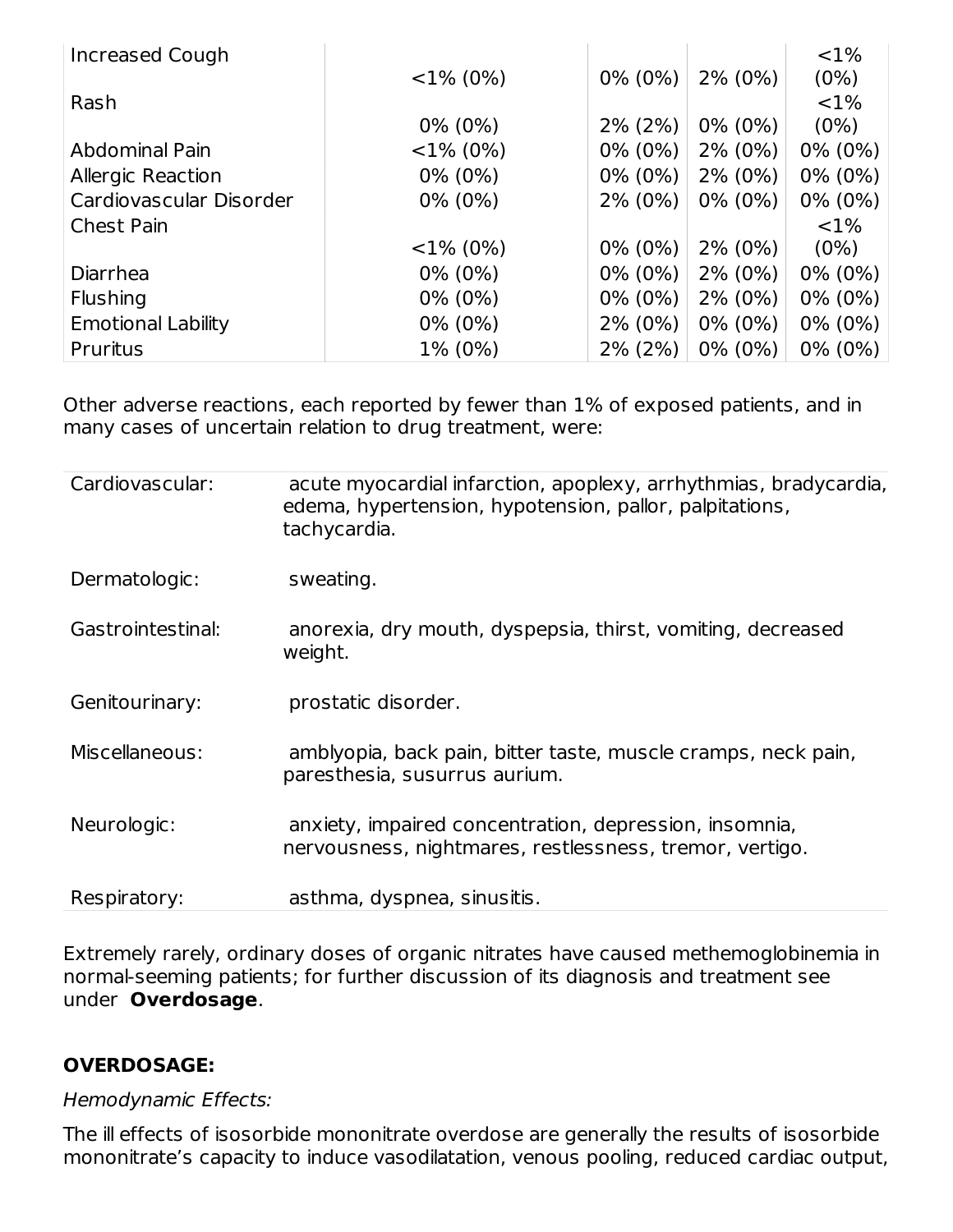and hypotension. These hemodynamic changes may have protean manifestations, including increased intracranial pressure, with any or all of persistent throbbing headache, confusion, and moderate fever; vertigo; palpitations; visual disturbances; nausea and vomiting (possibly with colic and even bloody diarrhea); syncope (especially in the upright posture); air hunger and dyspnea, later followed by reduced ventilatory effort; diaphoresis, with the skin either flushed or cold and clammy; heart block and bradycardia; paralysis; coma; seizures and death.

Laboratory determinations of serum levels of isosorbide mononitrate and its metabolites are not widely available, and such determinations have, in any event, no established role in the management of isosorbide mononitrate overdose.

There are no data suggesting what dose of isosorbide mononitrate is likely to be lifethreatening in humans. In rats and mice, there is significant lethality at oral doses of 1965 mg/kg and

2581 mg/kg, respectively.

No data are available to suggest physiological maneuvers (e.g., maneuvers to change the pH of the urine) that might accelerate elimination of isosorbide mononitrate. Isosorbide mononitrate is significantly removed from the blood during hemodialysis.

No specific antagonist to the vasodilator effects of isosorbide mononitrate is known, and no intervention has been subject to controlled study as a therapy of isosorbide mononitrate overdose. Because the hypotension associated with isosorbide mononitrate overdose is the result of venodilatation and arterial hypovolemia, prudent therapy in this situation should be directed toward an increase in central fluid volume. Passive elevation of the patient's legs may be sufficient, but intravenous infusion of normal saline of similar fluid may also be necessary.

The use of epinephrine or other arterial vasoconstrictors in this setting is likely to do more harm than good.

In patients with renal disease or congestive heart failure, therapy resulting in central volume expansion is not without hazard. Treatment of isosorbide mononitrate overdose in these patients may be subtle and difficult, and invasive monitoring may be required.

#### Methemoglobinemia:

Methemoglobinemia has been reported in patients receiving other organic nitrates, and it probably could also occur as a side effect of isosorbide mononitrate. Certainly nitrate ions liberated during metabolism of isosorbide mononitrate can oxidize hemoglobin into methemoglobin. Even in patients totally without cytochrome b5 reductase activity, however, and even assuming that the nitrate moiety of isosorbide mononitrate is quantitatively applied to oxidation of hemoglobin, about 2 mg/kg of isosorbide mononitrate should be required before any of these patients manifests clinically significant (≥10%) methemoglobinemia. In patients with normal reductase function, significant production of methemoglobin should require even larger doses of isosorbide mononitrate. In one study in which 36 patients received 2-4 weeks of continuous nitroglycerin therapy at 3.1 to 4.4 mg/hr (equivalent, in total administered dose of nitrate ions, to 7.8 – 11.1 mg of isosorbide mononitrate per hour), the average methemoglobin level measured was 0.2%; this was comparable to that observed in parallel patients who received placebo.

Notwithstanding these observations, there are case reports of significant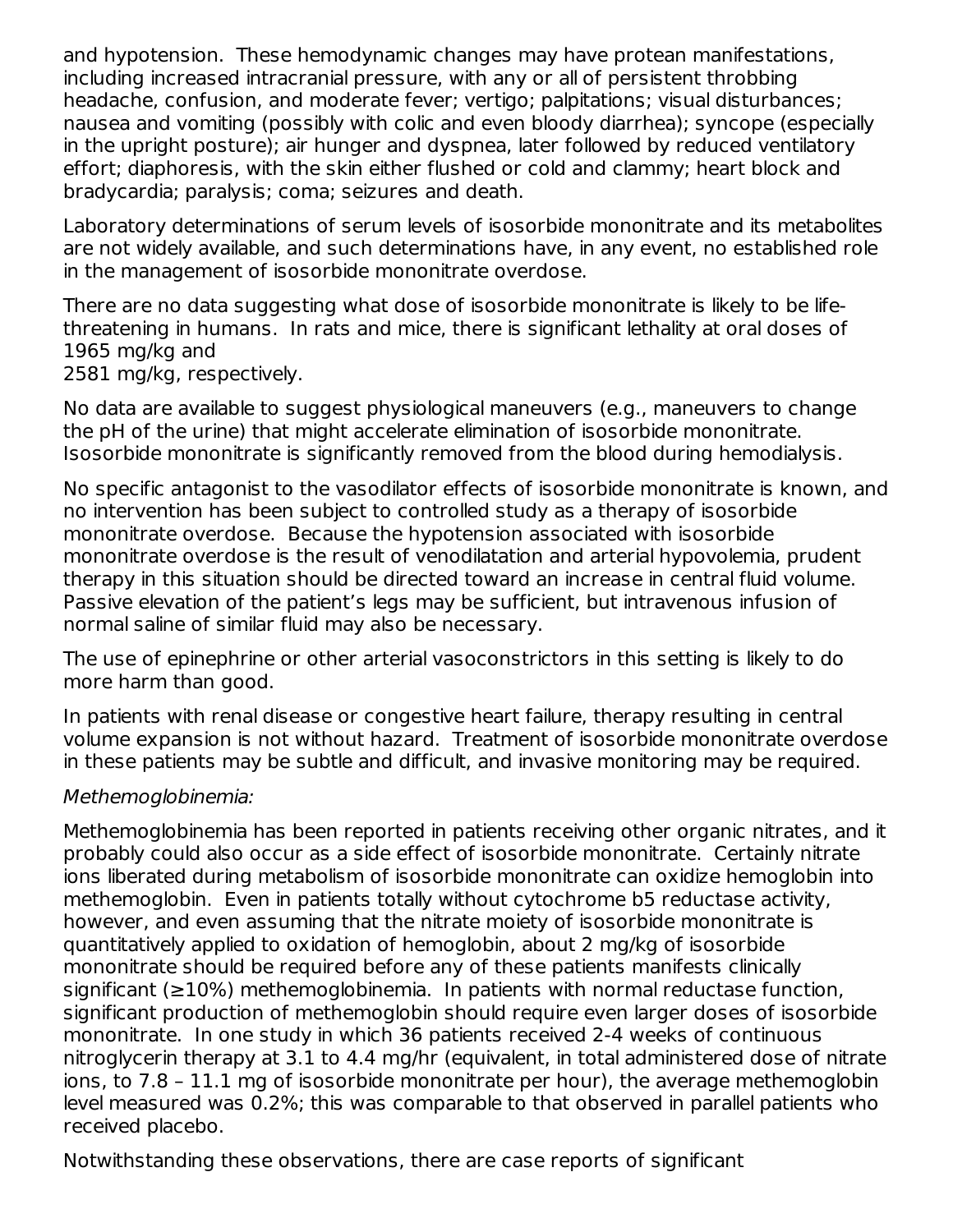methemoglobinemia in association with moderate overdoses of organic nitrates. None of the affected patients had been thought to be unusually susceptible.

Methemoglobin levels are available from most clinical laboratories. The diagnosis should be suspected in patients who exhibit signs of impaired oxygen delivery despite adequate cardiac output and adequate arterial p02. Classically, methemoglobinemic blood is described as chocolate brown, without color change on exposure to air.

When methemoglobinemia is diagnosed, the treatment of choice is methylene blue, 1-2 mg/kg intravenously.

# **DOSAGE AND ADMINISTRATION:**

The recommended regimen of Isosorbide Mononitrate Tablets is 20 mg twice daily, with the doses seven hours apart. A starting dose of 5 mg (½ tablet of the 10 mg dosing strength) might be appropriate for persons of particularly small stature but should be increased to at least 10 mg by the second or third day of therapy. Dosage adjustments are not necessary for elderly patients or patients with altered hepatic or renal function.

As noted above ( **Clinical Pharmacology**), multiple studies of organic nitrates have shown that maintenance of continuous 24-hour plasma levels results in refractory tolerance. The asymmetric (2 doses, 7 hours apart) dosing regimen for Isosorbide Mononitrate Tablets provides a daily nitrate-free interval to minimize the development of tolerance.

As also noted under **Clinical Pharmacology**, well-controlled studies have shown that tolerance to Isosorbide Mononitrate Tablets occurs to some extent when using the twice-daily regimen in which the two doses are given seven hours apart. This regimen has been shown to have antianginal efficacy beginning one hour after the first dose and lasting at least seven hours after the second dose. The duration (if any) of antianginal activity beyond fourteen hours has not been studied.

In clinical trials, isosorbide mononitrate has been administered in a variety of regimens and doses. Doses above 20 mg twice a day (with the doses seven hours apart) have not been adequately studied. Doses of 5 mg twice a day are clearly effective (effectiveness based on exercise tolerance) for only the first day of a twice-a-day (with doses 7 hours apart) regimen.

# **HOW SUPPLIED:**

Isosorbide Mononitrate 20 mg Tablets, USP are white, round, scored and engraved "20" on one side and engraved "KU 107" on the other. They are supplied as follows:

NDC: 70518-2206-00

PACKAGING: 90 in 1 BOTTLE PLASTIC

Store at 20° - 30°C (68° - 86°F) [See USP]. Keep tightly closed.

Repackaged and Distributed By:

Remedy Repack, Inc.

625 Kolter Dr. Suite #4 Indiana, PA 1-724-465-8762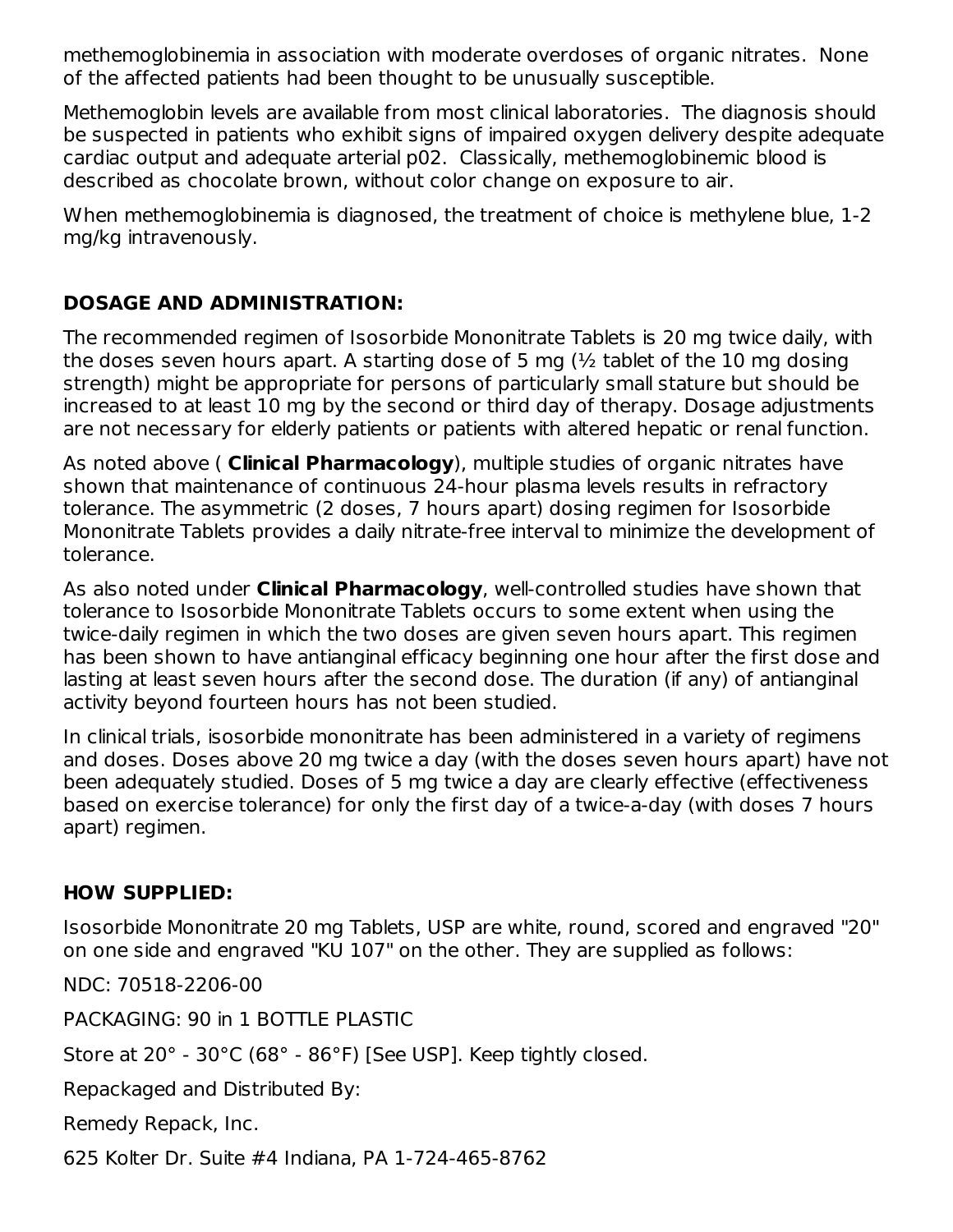DRUG: isosorbide mononitrate

GENERIC: isosorbide mononitrate

DOSAGE: TABLET

ADMINSTRATION: ORAL

NDC: 70518-2206-0

COLOR: white

SHAPE: ROUND

SCORE: Two even pieces

SIZE: 9 mm

IMPRINT: 20;KU;107

PACKAGING: 90 in 1 BOTTLE, PLASTIC

ACTIVE INGREDIENT(S):

• ISOSORBIDE MONONITRATE 20mg in 1

INACTIVE INGREDIENT(S):

- LACTOSE, UNSPECIFIED FORM
- TALC
- SILICON DIOXIDE
- CELLULOSE, MICROCRYSTALLINE
- **ALUMINUM STEARATE**

| <b>Isosorbide Mononitrate</b>              | NDC #: 70518-2206-00<br>Expires:<br>LOT#<br>Source NDC: 62175-0107-01                                                                                                                           |  |  |  |  |
|--------------------------------------------|-------------------------------------------------------------------------------------------------------------------------------------------------------------------------------------------------|--|--|--|--|
| 20 <sub>mg</sub>                           | MFG: Lannett Co. Inc, Philadelphia, PA 19136<br>Keep this and all medication out of the reach of children                                                                                       |  |  |  |  |
| <b>Tablet</b><br><b>QTY: 90</b>            |                                                                                                                                                                                                 |  |  |  |  |
| remedy<br><b>Drepack</b><br><b>RX ONLY</b> | Directions For Use: See Package Insert<br>Store at 20-25°C (68-77°F); excursions permitted to 15-30°C (59-86°F) [See USP].<br>Repackaged by: RemedyRepack Inc., Indiana, PA 15701, 724.465.8762 |  |  |  |  |

# **ISOSORBIDE MONONITRATE**

isosorbide mononitrate tablet

| <b>Product Information</b> |                           |           |                           |
|----------------------------|---------------------------|-----------|---------------------------|
| <b>Product Type</b>        | <b>HUMAN PRESCRIPTION</b> | Item Code | NDC:70518-2206(NDC:62175- |
|                            | <b>DRUG</b>               | (Source)  | 107)                      |